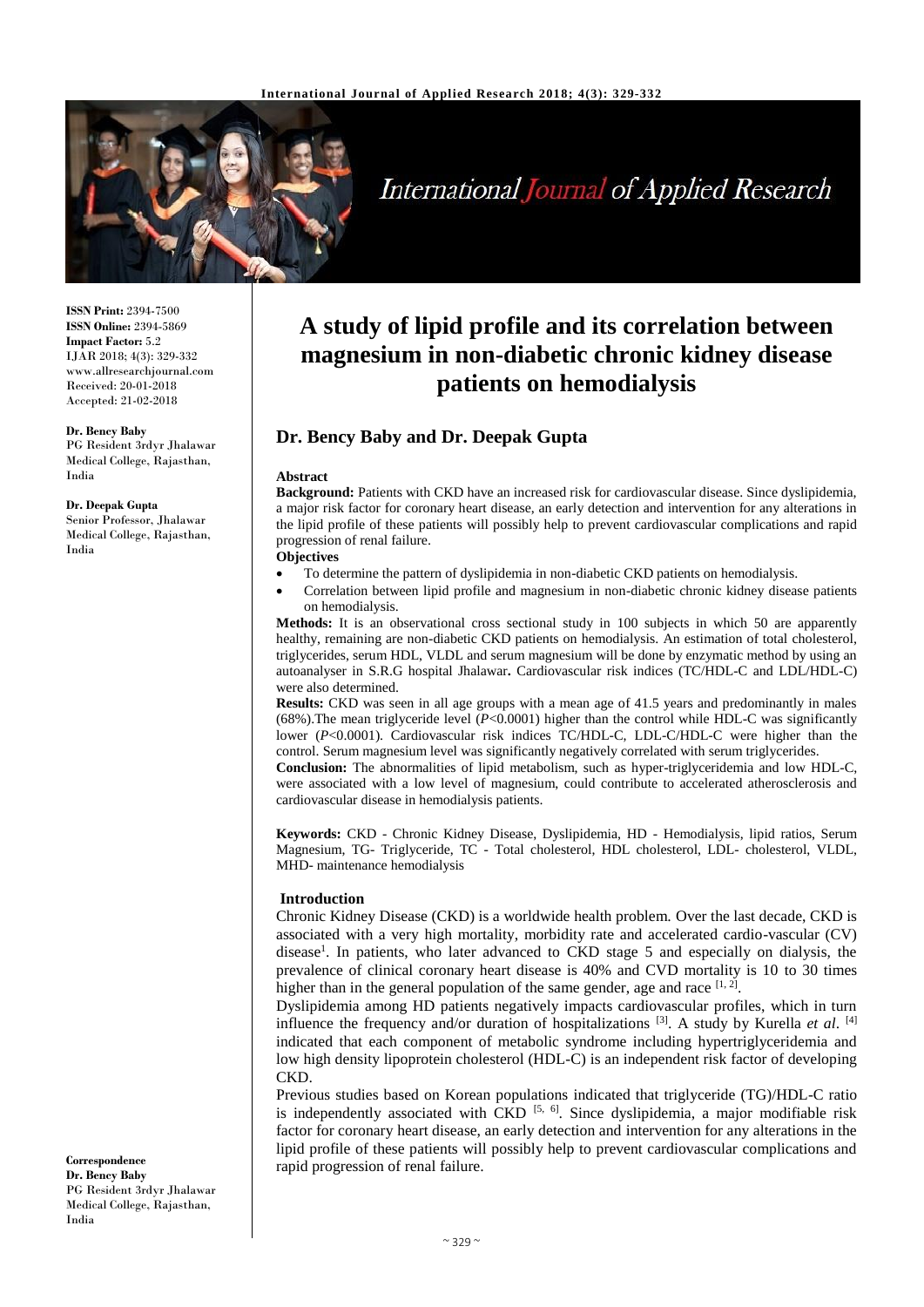#### **Objectives**

- To determine the pattern of dyslipidemia in nondiabetic CKD patients on hemodialysis.
- Correlation of lipid profile with magnesium in nondiabetic chronic kidney disease patients on hemodialysis.

#### **Materials and Methods**

It is an observational cross sectional study conducted in 100 subjects in which 50 subjects are apparently healthy, remaining are non-diabetic CKD patients on hemodialysis.

#### **Exclusion Criteria**

- Age below 18 years
- Patients on lipid lowering agents
- Acute or chronic infection
- Patients with already diagnosed diabetes mellitus/ hypertension/ischemic heart disease/hypothyroidism.
- Patients with acute medical conditions requiring ICU admissions
- Body mass index (BMI) more than24.9 kg/m2

#### **Inclusion Criteria**

- Age above 18 years
- CKD patients on hemodialysis for more than 6 months.

#### **Ethics Statement**

All the patients had to sign an informed written consent before being included into the study. The study was conducted after due approval by the Ethical Committee of Jhalawar Medical College, and during the course of study the conditions of Ethical Committee were followed.

A thorough clinical examination was done with special reference to signs of CKD like pallor, puffiness of face etc. Blood pressure was measured with standard mercury sphygmomanometer in all four limbs. Hypertension was defined as blood pressure >140/90 mm Hg or if patient is already on antihypertensive drug. The morning urine sample and blood samples were collected after 8 hours of overnight fasting for complete hemogram, blood urea levels, serum creatinine levels, serum electrolytes and lipid profile

The clinical diagnosis of CKD was done based on elevation of serum creatinine for more than 3 months. Estimated Glomerular Filtration Rate (eGFR) was calculated by the Cockcroft-Gault equation i.e.,  $140 - age \times body \text{ wt}(\text{kg})$  72 x S.Creatinine(mg/dl).

#### **Biochemical Examination**

An estimation of total cholesterol, triglycerides, serum HDL, VLDL and serum magnesium will be done by enzymatic method by using autoanalyser in S.R.G hospital Jhalawar**.** Cardiovascular risk indices (TC/HDL-C and LDL/HDL-C) were also determined.

The total cholesterol, triglyceride (TG) or low density lipoprotein (LDL) levels more than 95th percentile for age and gender or high density lipoprotein (HDL) less than 35 mg/dl was defined as dyslipidemia.

#### **Data Analysis**

Data was analysed by using SPSS 20.0 (trial version) software and appropriate statistical test were used to analyse the data. Results were expressed as mean ± standard deviation and were analyzed by unpaired Student's t-test. The value of *P*<0.01 was considered significantly.

#### **Results**

In 100 subjects, 50 patients in the maintenance hemodialysis (MHD) group and 50 subjects in the control group were studied. There were 34 males (68%) and 16 females (32%) in the MHD group. Also 30 males (60%) and 20 females (40%) in the control group.

Age among MHD and control groups were  $41.5 \pm 13.88$  years and 42.5±9.4 years respectively. Among MHD patients, the mean urea was 175.16±72.83 mg/dl and creatinine was 11.04±3.4 mg/dl. The mean triglyceride level (*P*<0.0001) higher than the control while HDL-C was significantly lower (*P*<0.0001).

Cardiovascular risk indices TC/HDL-C, LDL-C/HDL-C were higher than the control.

Serum magnesium in CKD patients significantly correlated with Age  $(P<0.01)$ , systolic blood pressure  $(p<0.001)$ , serum Triglyceride levels (P=0.029), FBS ( $p=0.04$ ).

#### **Tables and Figures**

**Table 1:** Baseline Characteristics of Study Population

|                                | $Control(n=50)$   | $\text{Cases}(n=50)$ |  |
|--------------------------------|-------------------|----------------------|--|
| Age (years) Mean $\pm SD$      | $42.5 + 9.4$      | $41.5 \pm 13.88$     |  |
| Gender(M/F)                    | 30/20             | 34/16                |  |
| Height(cm)                     | $162.56 \pm 8.62$ | $158.86 \pm 8.25$    |  |
| Weight(kg)                     | $64.72 \pm 11.41$ | $46.35 \pm 5.07$     |  |
| BMI                            | $24.29 + 2.44$    | $18.27 \pm 1.82$     |  |
| <b>Systolic Blood Pressure</b> | $100 \pm 9.8$     | $168.56 \pm 10.59$   |  |
| Diastolic Blood Pressure       | $76.09 \pm 5.8$   | $104.04 \pm 11.28$   |  |
| Urea(mg/dl)                    | 44.36±14.83       | 175.16±72.83         |  |
| Creatinine (mg/dl)             | $.94 \pm .27$     | $11.04 \pm 3.4$      |  |
| GFR                            | $95.6 \pm 2.44$   | $6.9 \pm 15.58$      |  |
| Number of Hemodialysis         |                   | $18.09 \pm 15.86$    |  |
| F B S(mg/dl)                   | $105.62 \pm 8.61$ | $105.52 \pm 15.65$   |  |
| Serum Albumin                  | $4.5 \pm 0.54$    | $2.8 \pm 0.35$       |  |
| S. Magnesium                   | $2.3 \pm 0.01$    | $2.12 \pm 0.3$       |  |

**Table: 2:** Correlation between serum magnesium with the clinical and biochemical characteristics in non- diabetic CKD patients in haemodialysis.

|                                | P value | <b>R</b> value |  |
|--------------------------------|---------|----------------|--|
| Age (years) Mean $\pm SD$      | 0.01    | $-0641$        |  |
| Gender(M/F)                    | 0.623   | $-0.00$        |  |
| Height                         | 0.25    | $-0.11$        |  |
| Weight                         | 0.32    | $-0.152$       |  |
| <b>BMI</b>                     | 0.75    | $-0.046$       |  |
| <b>Systolic Blood Pressure</b> | 0.003   | $-0.325$       |  |
| Diastolic Blood Pressure       | 0.145   | $-0.185$       |  |
| Urea(mg/dl)                    | 0.366   | 0.121          |  |
| Creatinine $(mg/dl)$           | 0.856   | $-0.046$       |  |
| <b>GFR</b>                     | 0.904   |                |  |
| Number of Haemodialysis        | 0.333   | $-0.155$       |  |
| F B S(mg/dl)                   | 0.04    | $-0.38$        |  |
| Serum Albumin                  | 0.908   | 0.017          |  |
| Triglycerides                  | 0.021   | $-0.310$       |  |
| Serum cholesterol              | 0.075   | $-0.270$       |  |
| HDL                            | 0.0285  | 0.01           |  |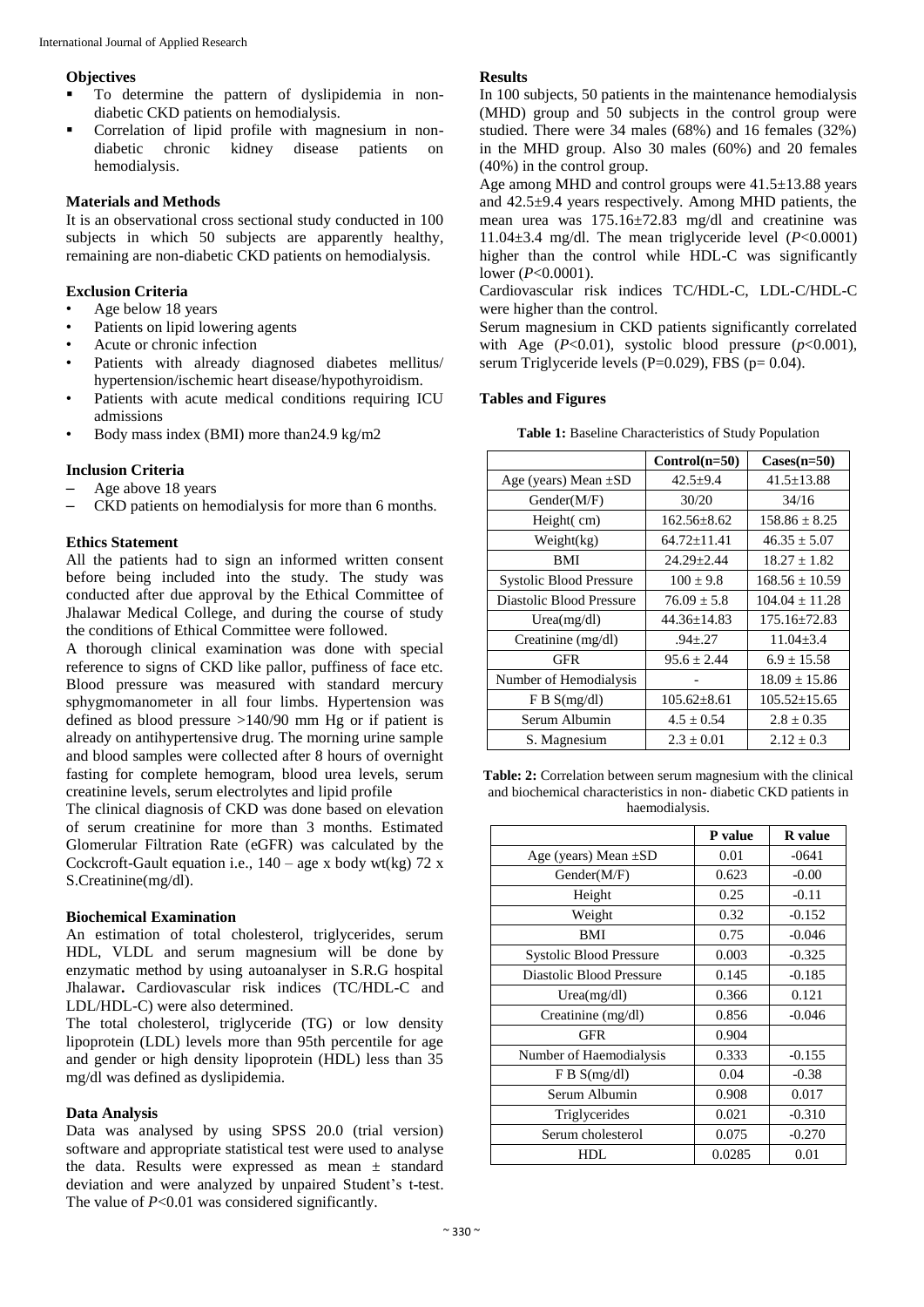|                          | Group            | N  | <b>Mean</b> | <b>Std. Deviation</b> | <b>T</b> value | P value     |
|--------------------------|------------------|----|-------------|-----------------------|----------------|-------------|
| <b>Total Cholesterol</b> | <b>CKD</b> Cases | 50 | 185.22      | 86.50547              |                |             |
|                          | Control          | 50 | 175.4       | 47.73823              | 0.703          | 0.484       |
| Triglycerides            | <b>CKD</b> Cases | 50 | 153.44      | 89.51186              |                |             |
|                          | Control          | 50 | 102.04      | 42.67627              | 3.665          | $< 0.0001*$ |
| <b>LDL</b> Cholestrol    | <b>CKD</b> Cases | 50 | 109.78      | 41.96417              |                |             |
|                          | Control          | 50 | 120.9       | 32.5164               | 1.481          | 0.142       |

**Table 3:** Lipid Profile among Control and CKD Patients



**Fig 1:** Distribution of total cholesterol in control and CKD subject group.



**Fig 2:** Lipid Ratios

Data are represented as mean  $\pm$  S.D. and analysed using unpaired t-test. *p*<0.05 considered as significance level.

#### **Discussion**

We investigated the serum lipid profile in non – diabetic HD patients and compared them with healthy control in the present study. In the analysis of the serum lipid profile, serum TG, total cholesterol, LDL- cholesterol and VLDL were significantly higher in CKD non – diabetic patients on haemodialysis group than healthy controls. But HDLcholesterol was lower in CKD patients. Also lipid ratio which is a good marker of cardiovascular disease was higher in haemodialysis group.

There is growing evidence that abnormalities in lipid metabolism contribute to renal disease progression  $[7, 8]$ . The pathophysiological basis for dyslipidemia in CKD is not only acceleration of atherosclerosis in the renal microcirculation, but also accumulation of lipoprotein in glomerular apparatus and stimulates inflammation mediators and contribute for fibrogenesis  $[9, 10]$ .

Muntner *et al.* <sup>[11]</sup> studied the association of plasma lipids to a rise in serum creatinine of 0.4 mg/dl or greater in 12728 participants with baseline serum creatinine that was less than 2.0 mg/dl in men and less than 1.8 mg/dl in women.

Subjects with higher baseline triglyceride and lower HDLcholesterol levels were at increased risk for a rise in creatinine.

Samuelsson *et al* <sup>[12]</sup> studied, 73 non-diabetic patients with CKD were followed for an average of 3.2 years. In the study, it is indicated that TC, LDL-C, and triglyceride-rich apoB-containing lipoproteins contributed to a more rapid decline in renal function. After 9 years' follow-up in the Atherosclerosis Risk in Communities study, it was shown that hypertriglyceridemia and low HDL-C were associated with the incident of CKD.

Small density LDL-C phenotype is a risk factor of coronary heart disease. The series of metabolic disorders might predict endothelial dysfunction that might lead to an increased susceptibility to thrombosis  $[13]$ . An alternation is using TG/LDL-C ratio which might be a surrogate for small density LDL-C [14] .

When using TG/HDL-C ratio to predict the existence of a small LDL-C particle size pattern, the sensitivity was 75.9% and the specificity 85.4% in a previous study [15]. TG/HDL-C ratio can be used as a surrogate of insulin resistance and can be used to predict coronary heart disease independently. Kim *et al* <sup>[6]</sup>. used lipid ratios to predict CKD in Korean populations. It showed TG/HDL-C ratio is the only lipid ratio associated with CKD in both men and women [5, 6].

The present study showed deranged lipid profile in relation to serum magnesium. Magnesium showed positive correlation with HDL. i.e.  $(p= 0.02)$  which was significant. The magnesium was significantly negatively correlated with serum triglycerides, with p value (*p*<0.001). Magnesium was negatively correlated with total cholesterol levels p value ( $p = 0.07$ ) which is not significant. Thus the lower serum magnesium level may be associated with dyslipidemia in patients on haemodialysis.

No statistically significant effect of magnesium concentration on the content of lipids analysed in blood serum was found by J*.* Elementol *et. al*. [16]. Magnesium content in blood serum was also positively correlated with HDL cholesterol in men of both groups. A positive effect on LDL-cholesterol was found in the group of older women and that of younger men. Also, small negative correlation between Mg and LDL-cholesterol contents was obtained in older men..

Feng Liu et al <sup>[17]</sup>, recruited 98 chronic HD patients. Highdensity lipoprotein cholesterol (HDL-c) levels, carotid artery plaque (CAP), and carotid intima-media thickness (CIMT) (all  $p<0.05$ , respectively) were higher in patients with low serum magnesium There was no significant correlation between Mg and low-density lipoprotein cholesterol (LDL-c), lipoprotein-a (LP-a), cholesterol (TC), serum triglycerides (TG) ( $p > 0.05$ , respectively).

In Robles NR *et al* [18], twenty-five haemodialysis patients reported a positive significant correlation between serum magnesium levels and serum total cholesterol, and serum triglycerides.